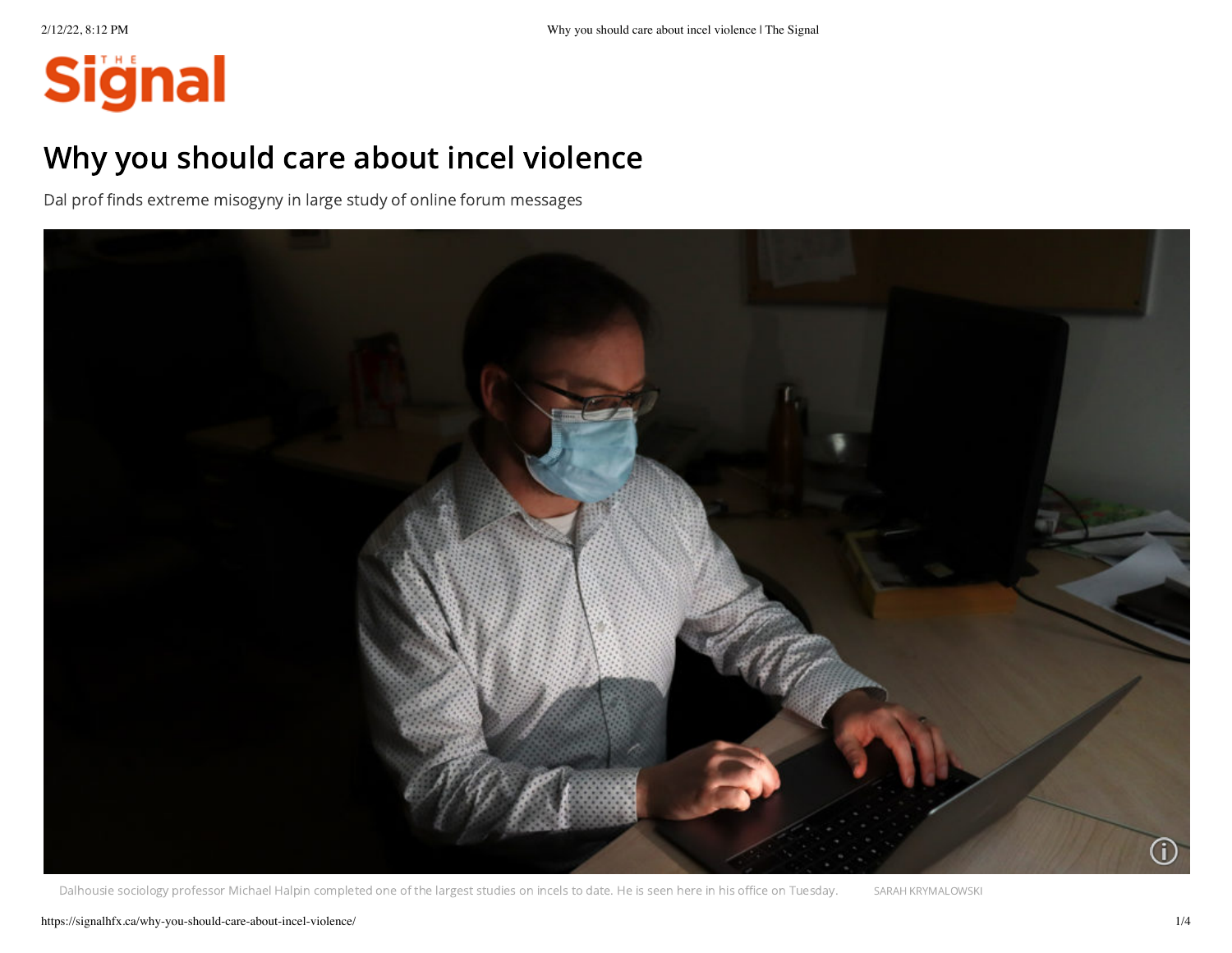#### 2/12/22, 8:12 PM Why you should care about incel violence | The Signal

#### By SARAH [KRYMALOWSKI](https://signalhfx.ca/author/skrymalowski/)

DECEMBER 1, 2021, 12:46 PM AST LAST UPDATED: DECEMBER 1, 2021, 12:47 PM

Michael Halpin wants you to start worrying about incels.

The Dalhousie sociology professor first got interested in right-wing extremist groups in 2016 after the election of Donald Trump to the U.S. presidency. This quest eventually led him to [studying](https://journals.sagepub.com/doi/full/10.1177/1097184X211017954) online forums for "involuntary celibates" or incels.

Incels are a loosely organized group of men on the internet who define themselves by their inability to attract sexual partners and often hold extremely misogynistic beliefs. Some incel groups even advocate mass violence.

Halpin said that the threat from incels is not just from extreme cases.

"Knowing that there is a community of men who were wishing you to be murdered or sexually assaulted is absolutely like a system level, misogynistic problem, whether or not they act on that," he said.

#### History of 'incel'

The term 'incel' was originally coined by a queer woman in Toronto named Alana who had difficulty dating due to anxiety and shyness. After starting her first relationship in her mid-20s, she started an online support group for people who faced the same difficulties she had.

Originally, the group had men and women, straight and queer [members,](https://www.lovenotanger.org/my-history-with-involuntary-celibacy/) but it was slowly taken over by men, who Alana described on her website Love not Anger as "looking for simple formulas to 'get a girl.'" In 2000, Alana left the group.

Over the years, incel forums became less of a place for dating advice and more of one for straight men to express their frustration, sometimes violently.

In 2014, Elliot Rodger, the 22-year-old son of a movie producer, killed six people in a shooting and stabbing spree in Isla Vista, Calif. In 2018, Alek Minassian killed 10 people and injured 16 by running them over with a van in Toronto.

Both men were active on incel forums and listed their incel status as reasons they committed mass violence.

Incels were officially [designated](https://www.canada.ca/content/dam/csis-scrs/documents/publications/PubRep-2019-E.pdf) as a violent extremist group by the Canadian Security Intelligence Service in 2019.

Halpin said on the most popular incel forum in 2021, it is common for men to say that women deserve to be sexually assaulted or murdered.

Halpin worked with graduate student Kayla Preston and computer scientist Finlay Maguire to analyze 9,602 online comments on the most popular forum for incels. He said he believes the study is the largest on incels to date.

## Blackpill, Chads, foids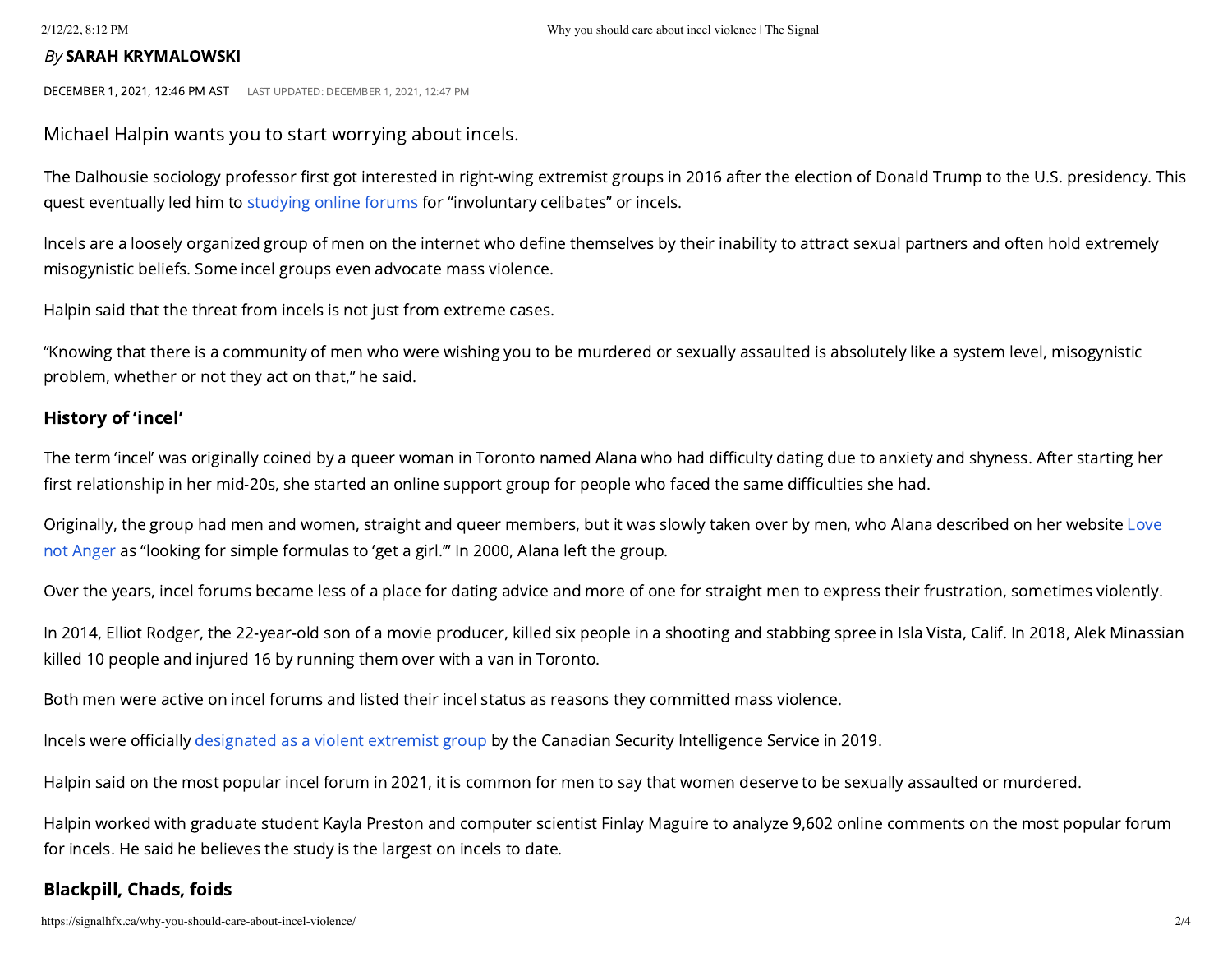#### 2/12/22, 8:12 PM Why you should care about incel violence | The Signal

Most incels believe in a set of ideas they call the "blackpill," the belief that women only care about looks and will always date the most attractive man they can.

They argue that dating apps like Tinder make it easier for alpha males, who they call Chads, to date multiple women at the same time, monopolizing the market on the commodities of women's bodies and time.

Taking the blackpill means accepting that you have no chance of ever having sex with a woman.

"They're blaming technology for the fact that there's incels. But they're not really blaming technology, they're actually blaming women," Halpin said.

In the threads that Halpin studied, women were described as cruel, calculating and unfeeling "foids" or female androids. Other times, they were described as animalistic and without self-control, simultaneously ruling the world and having sex with dogs.

Halpin also found that incels were more diverse than he initially guessed, in terms of race, ethnicity and socio-economic status. Some incels reported attending elite universities and many were from non-white backgrounds.

"I think there's a kind of stereotype of incels being basement-dwelling, neck-bearded white guys, with no jobs and no university education, but that's not what we found at all," he said.

"You can have an avowed white nationalist in a conversation with someone who's talking about white privilege."

## Pessimistic view of the future

Sarah Daly is a professor at Saint Vincent College in Pennsylvania who has interviewed incels.

"A lot of the men that I've interviewed expressed these really negative life experiences and kind of this negative pattern of thinking, this very kind of nihilistic, pessimistic view of their lives and what their futures look like," she said.

She said that self-selection was probably at play in her [study,](https://link.springer.com/article/10.1007/s11199-021-01250-5#Sec4) as most incels would be reluctant to talk to an Asian-American female professor, but that the men she talked to were "not overtly misogynistic."

One man quoted in her study told her, "I don't hate women for not dating me. I can't blame them. Why would they date an ugly man?"

In [another](https://www.qualitativecriminology.com/pub/z1961qto/release/1) study, Daly analyzed 80 online suicide notes by incels. She said that while she doesn't condone the things that incels say, incel self-harm is much more prevalent than incel violence directed outwards.

"If people can look beyond the overtly hateful messages, we can also see that there are so many discussions about self-harm, depression and suicide," she said.